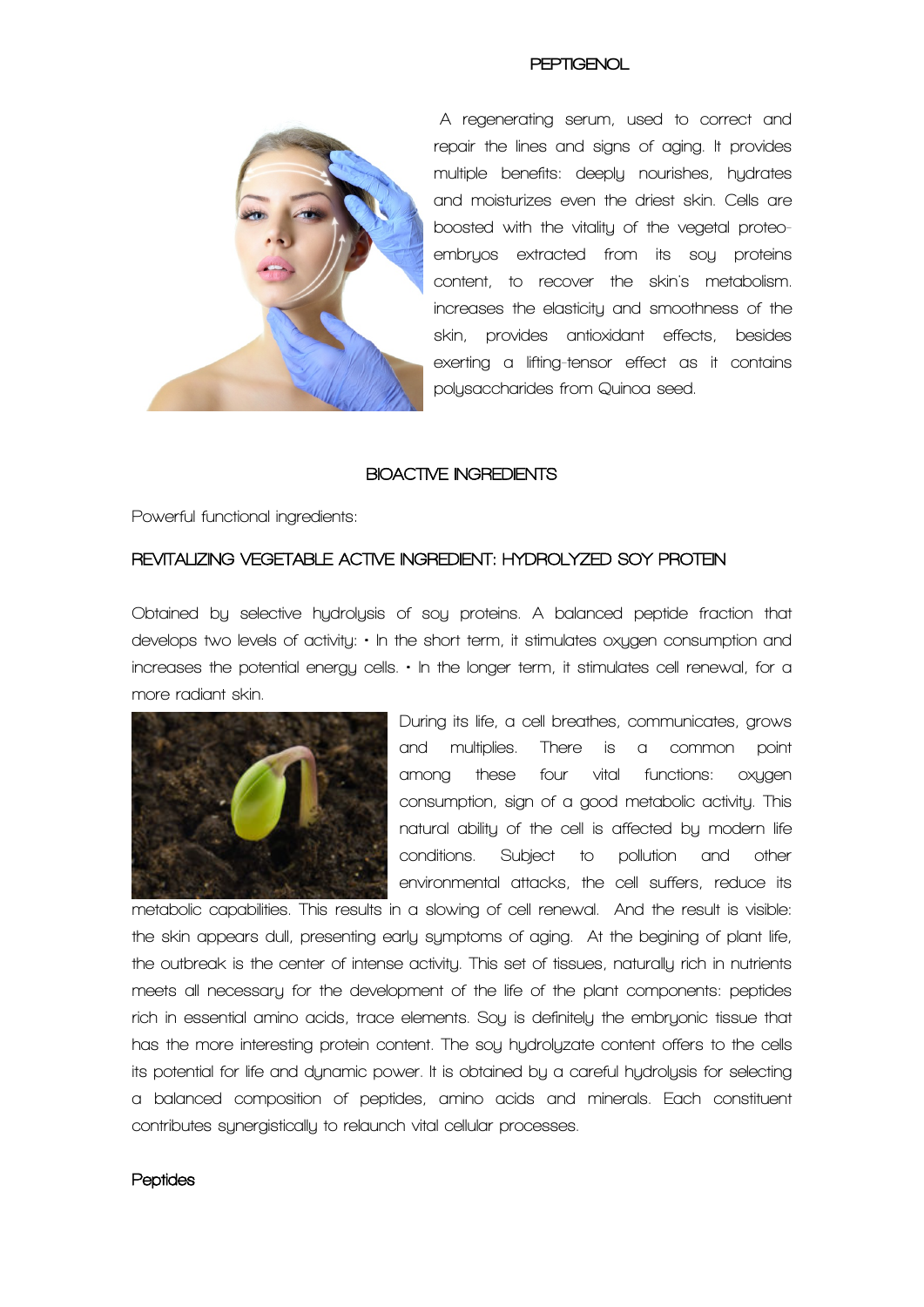**Induce to a revitalization of the skin's metabolism and ensure long-term, reeducation of the vital functions of the cell. Peptides contained have molecular weights between 1000 and 6000 Daltons. These peptide fractions also called "phytostimulines" are functionally characterized by their ability to stimulate cellular vital functions, thanks to its growth factor type action.**

## **Aminoacids**

**Total amino acid composition presents a significant percentage of essential amino acids not synthesized by the body, thus ensuring a direct input to the cell of the necessary nutrients for biological balance. Amino acids are used for protein synthesis such as collagen, elastin or keratin.**

## **Minerals**

**Minerals (potassium, sodium, calcium ...) act as catalysts for the cutaneous biological reactions, and help to maintain the optimum hydration state of the epidermis due to its ability to bind water molecules.**

# **HYALURONIC ACID:**



**Hyaluronic acid (HA) is a polysaccharide from the type** β**- links glycosaminoglycans, having a structural function, such as chondroitin sulfates. It has the capacity to absorb more than 1000 times its volume in water.** 

**That is why it is used in epidermis moisturizing the as it reconstructs the fibers that hold skin tissues, giving a better shape. With a very high viscoelasticity, it is a natural component part of the skin, and is essential to fight aging and wrinkles due to its high moisturizing power.**

**In the dermis, hyaluronic acid is the main component of the extracellular matrix (ECM). Fibroblasts are a cell type responsible for the production of collagen and elastin in the skin. ECM extracellular matrix is the space between the skin cells. This makes the skin soft, smooth and elastic. Young skin (soft and elastic) contains high amounts of HA (Hyaluronic acid).**

**Hyaluronic acid is of biotechnological origin, has a molecular weight of 50-110 kDa:**

- **Retains moisture and elasticity in the tissues (moisture retention in the extracellular matrix (ECM))**
- **Protects against environmental stress**
- **Helps to reduce the appearance of wrinkles and expression lines**

# **POLYSACCHARIDES FRACTION FROM QUINOA SEEDS:**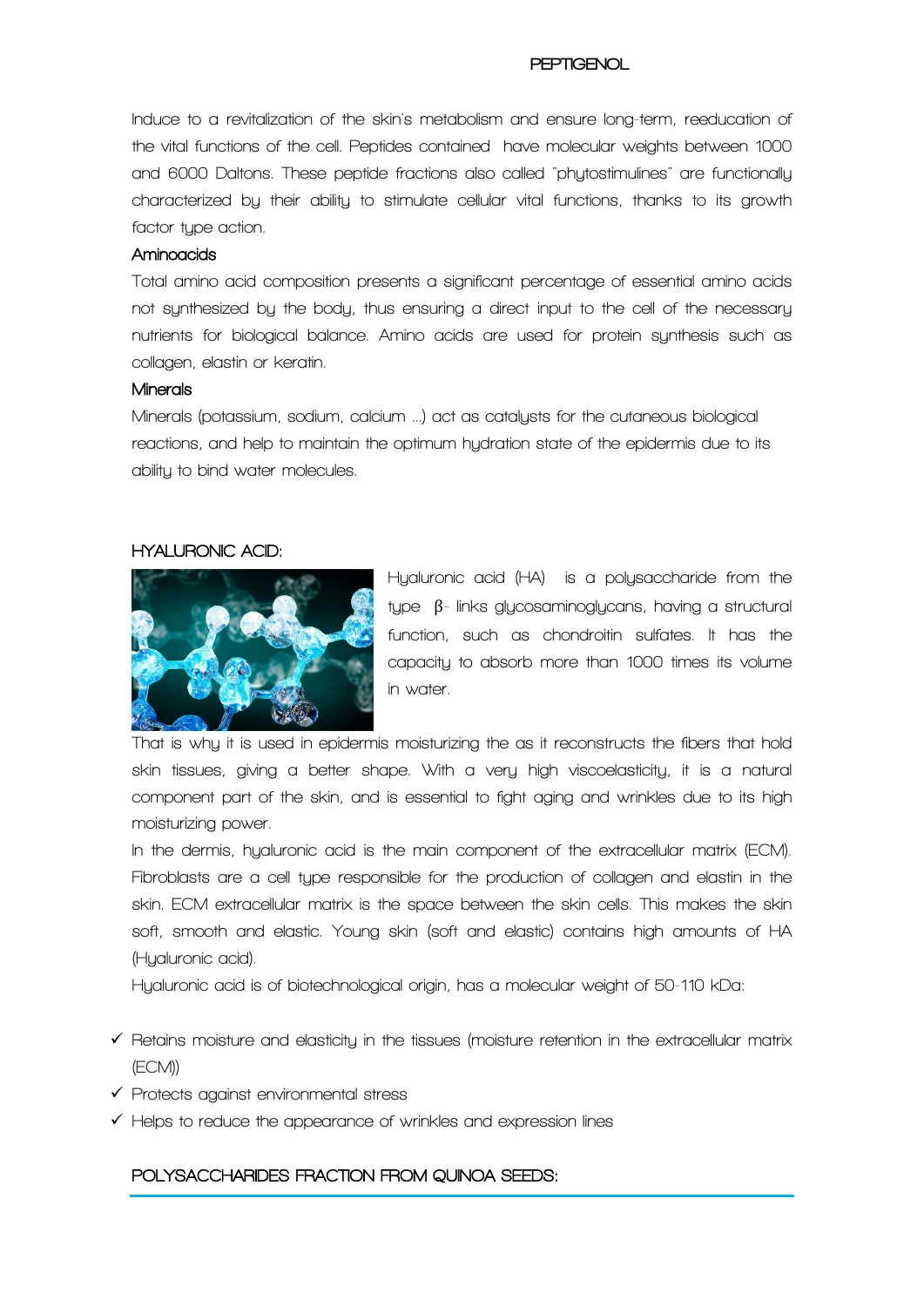

**100 % natural sugar tensor purified fraction of polysaccharides extracted from Quinoa seeds. It is an innovative active ingredient with a marked filmogenic and tightening effect, as shown at invivo efficacy studies.**

**Peruvian Gold, the ancestral gift from the Andes. It is a 100 % natural sugar tensor purified** 

**fraction of polysaccharides extracted from Quinoa seeds. Quinoa is an Andean plant which originated in the area surrounding Lake Titicaca in Peru and Bolivia, is also known as Quínoa, kinuwa or Peruvian gold.**

**Polysaccharides are simple sugars. They fit between carbohydrates and fulfill various functions, especially energetic reserve and structural ones. They have a key role in the living systems' molecules, such as forming its cells and tissues structural components.** 

**Sacred to the Incas, Quinoa was referred by them as the mother of all grains. It is the only plant food that contains all the essential amino acids, trace elements and vitamins.**

**Different active ingredients have been investigated to fight facial sagging.** 

**Among them, high molecular weight polymers, such as proteins and polysaccharides, act as immediate skin tightening agents, by forming a film on the skin, leading to a stratum corneum retraction.**

**It has a high molecular weight three-dimensional configuration, stabilized by inter and intra-chain hydrogen bridges.**

**This interaction performs an immediate mechanical tension on the skin, which translates to a smoothening of the cutaneous surface, giving the skin a firmer, smooth and radiant appearance.**

**The biological film slows down trans-epidermal water loss, retaining moisture, and protects the skin from environmental stresses, such as pollution.** 

# SYNERGISTIC COMBINATION OF SYNTHETIC PEPTIDE: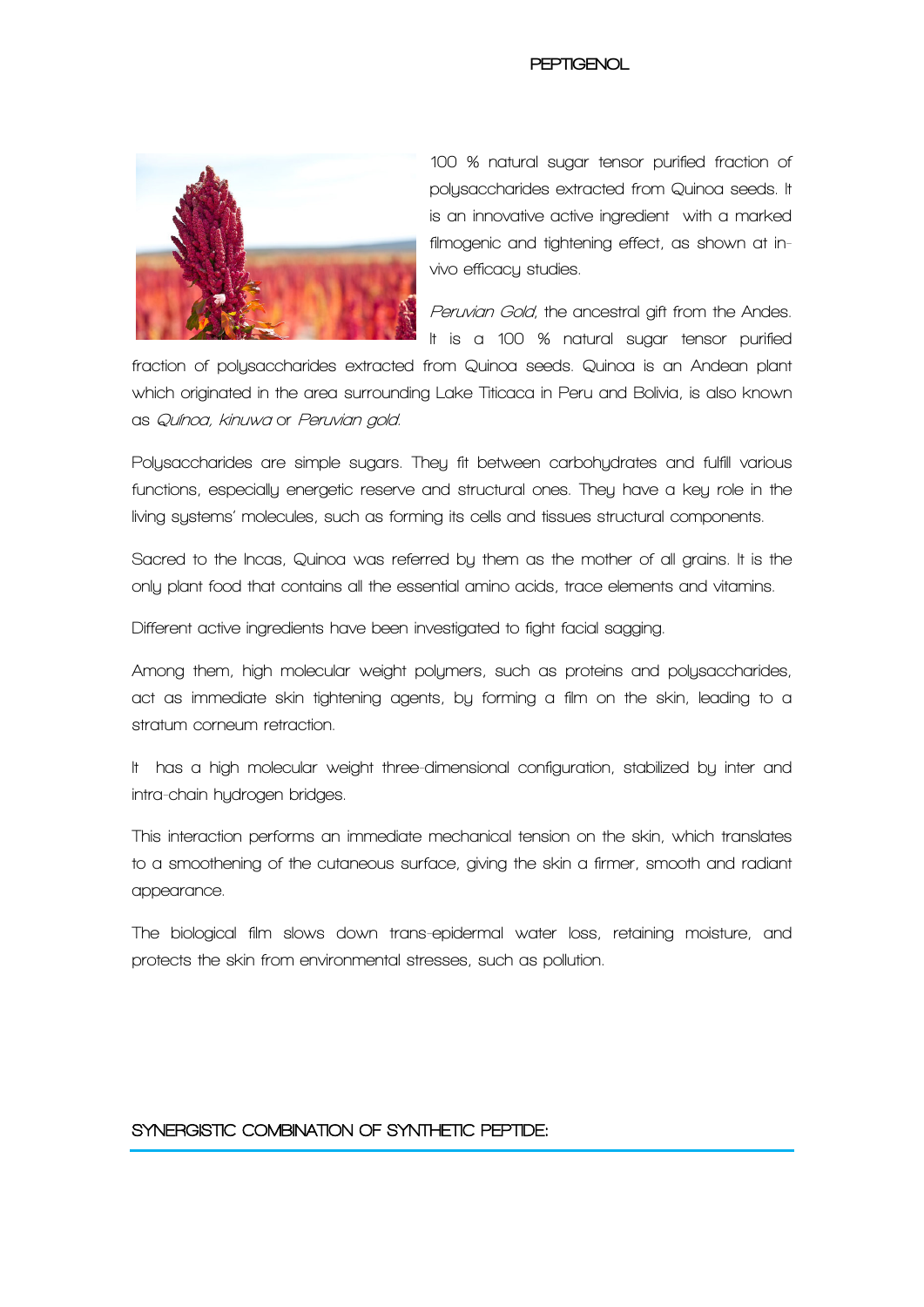**• A first peptide (Acetyl hexapeptide) based on the transforming growth factor-**α **(TGF-**α**), with a marked effect on skin rejuvenation.This synthetic peptide based on the TGF-**α **has a very marked effect in the homeostasis of extracellular matrix (ECM). The technology used in obtaining this peptide makes it act as a mediator cell signaling certain cellular activities that are necessary to maintain youthful and healthy appearance of the skin. Some researchers refer to TGF-**α **as essential for the production of collagen and elastin. They also believe that TGF-**α **may be the answer to maintaining youthful skin indefinitely.**

**• A second synthetic biomimetic and sophisticated peptide (Acetyl hexapeptide) with a similar action to the botulític toxin type A one, in reducing facial gestural wrinkles due to the contraction of muscles during facial expression effect.**

**• A third synthetic peptide (Palmytoil hexapeptide) that prevents skin aging by its potent inhibitory action against metalloproteases that are responsible for the destruction of the extracellular matrix. With all this actives we achieve an extremely advanced ingredient in order to make a breakthrough in the aging technology, as both preventive treatment level is achieved. This combination of peptides stimulates the ability of cells to repair the damage more efficiently and stimulates the synthesis of collagen and elastin. Secondly, enhances the repair functions or "reconstruction" providing the cell with the precise signals so that they can interpret and follow the correct instructions as if they were young and healthy cells.**

## **COENZYME Q10 + VITAMIN E :**

**Coenzyme Q10 and vitamin E are the most important antioxidants in the skin. Both structurally closely interrelated, they are naturally contained in almost every cell of the body including the skin.CoQ10 is essential for energy synthesis (ATP). Together with vitamin E they form a defense against oxidative attack. Studies by Quinn et al. [3] showed that both antioxidants are integrated together in the lipid regeneration cycle. Once vitamin E is oxidized to its tocopheryl radical can be reduced by Ubiquinol regenerating Tocopherol as illustrated in the following figure regeneration of Vitamin E: Topical application of this combination of Coenzyme Q10 and vitamin E helps to balancing the level of endogenous antioxidants.**

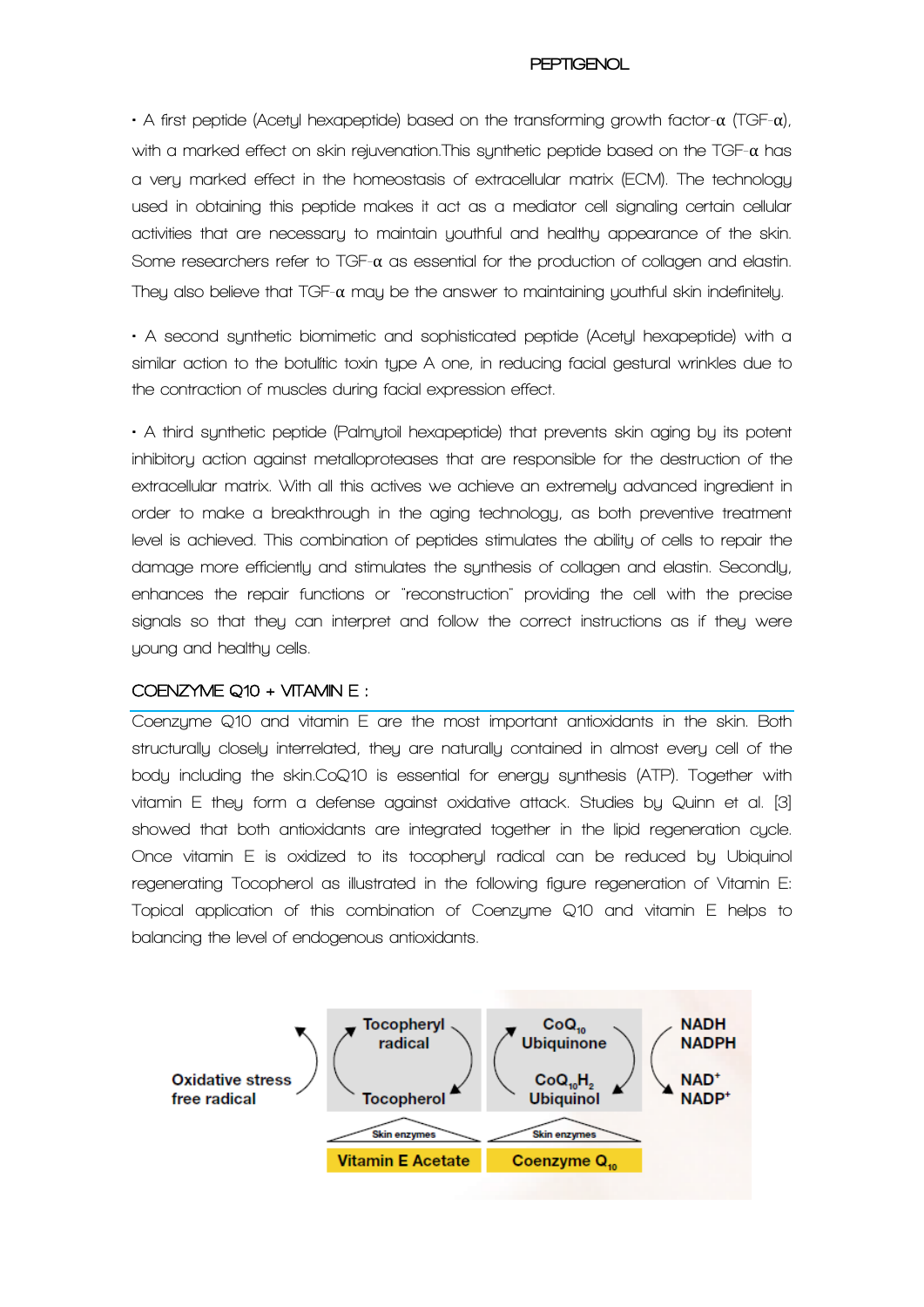# **VITAMIN A and F:**

**The efficacy of retinol is well known and well documented. Discovered more than 80 years ago, today it is still considered the gold standard in the cosmetics industry, one of the best allies of women in their fight against aging. Skin aging is a gradual process that results in multiple visible signs such as fine lines and wrinkles, loss of skin elasticity, uneven skin tone or pigmentation and blemishes. Retinol has multiple skin benefits. Scientific studies have shown that, at a topical level in the dermis and epidermis, vitamin A increases collagen production, stimulates keratinocyte proliferation and epidermal thickness, and inhibits tyrosinase activity.**

**The effects of retinol on the appearance of the skin are really impressive, visibly improves the appearance of fine lines and wrinkles, increase skin firmness, tone and smoothness, and even age spots and hyper-pigmentation.**

- **Anti-aging / anti-wrinkle effect: Stimulating collagen synthesis, repairing the dermal matrix. Increases cell turnover.**
- **Anti acne effect: Exfoliates and regenerates. Regulates keratinization with increasing cell turnover (preventing clogging pores).**
- **Anti-spots effect: Exfoliates and regenerates (by increasing cell turnover). Modulating hyperactivity of melanocytes (spots).**

**Vitamin F, is not a vitamin as such. It is a mixture of vegetable oils rich in essential fatty acids omega-3 and omega-6, such as corn oil and rosehip. It cannot be synthesized by the body and therefore its external supply is necessary. Vitamin F does not act like other active substances that react with other compounds such as the other vitamins do, but become part of cell membranes as structural elements. Its deficiency can cause: eczema and obstruction of hair follicles. The main activity of Vitamin F is the restoring function of the skin barrier. Essential fatty acids (EFAs) are important components of all cell membranes conferring permeability and elasticity. These acids play a major role in the formation of ceramides, the most important barrier-forming lipids of the epidermis, and therefore are essential for stability and barrier function of the skin (Flores Ahumada DA, 2005). EFAs are so called because the body cannot synthesize them in adequate amounts and therefore must be obtained from outside. Physiological properties of AGEs are due to that they are capable of recovering the integrity of the structure and function of the cell membrane. AGEs deficiency produces physiological effects such as hyperproliferation of the epidermis, responsible for scaly skin, loss of structural integrity of skin barrier (with consequent increase in transepidermal water loss). As a result of this, a remarkable dry skin, erythema, low healing capacity and swelling occurs. These severe skin symptoms are reversible by adding EFAs in the diet or, even better, by applying them topically. EFAs administration improves and repairs the skin's barrier function, reduces transepidermal water loss and improves hydration. Furthermore, by**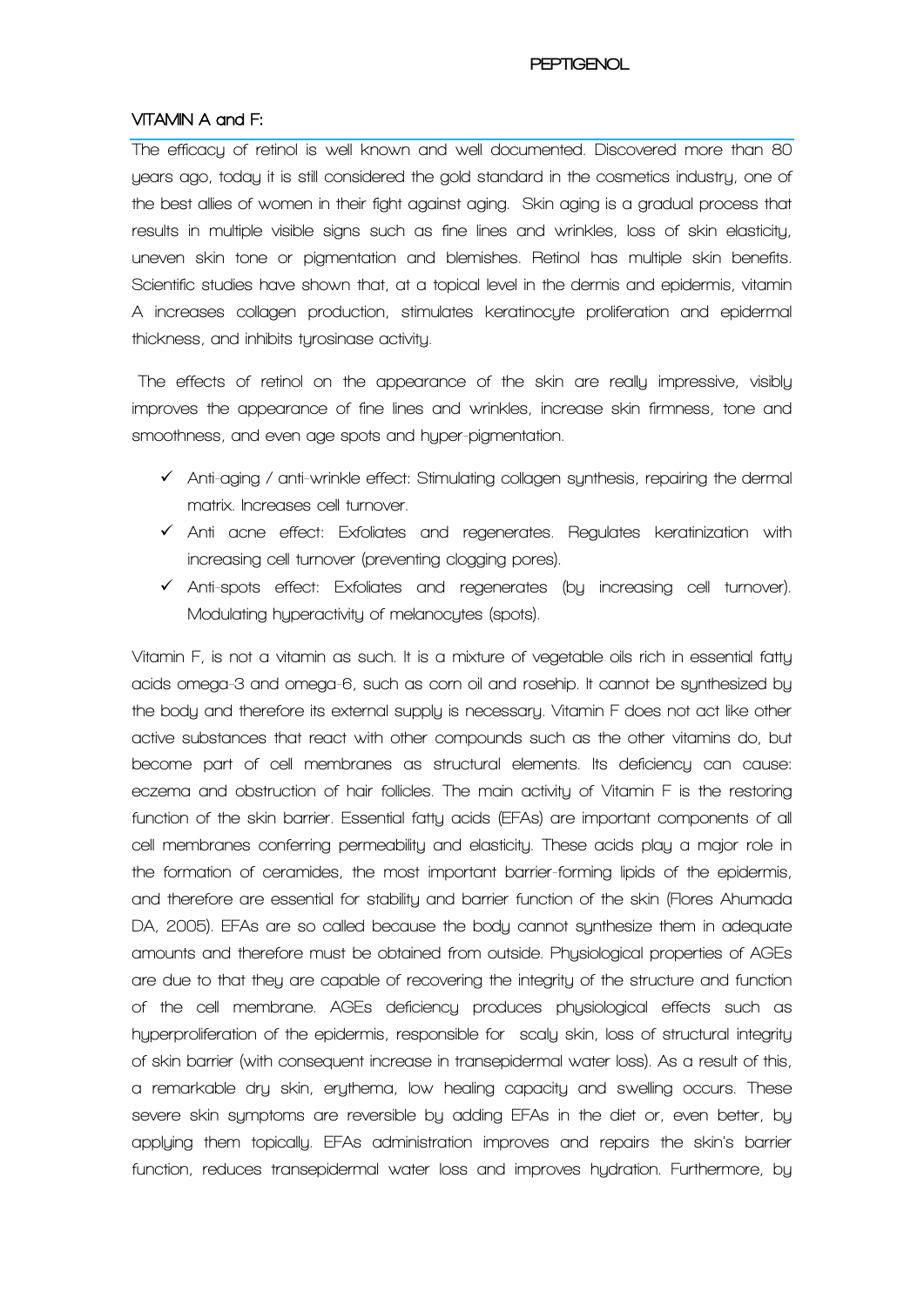**increasing the lipid content, EFAs also provides shine to the skin (Brenner, J. et al., 2004). Thus Vitamin F promotes regeneration of cell membranes and skin tissues. It has an intense nourishing and restorative effect and significantly improves the appearance of the skin, restoring its flexibility and elasticity, so it is highly recommended especially for dry skin care.**

## **SQUALENE**

**It is a terpene with antioxidant properties naturally present in our skin, binding to the cell membrane, helping to eliminate toxins and disabling free radicals. With age, the production of this compound decreases and since it is one of the main constituents of our lipids, (25% approx), this reduction causes over the years that skin gets dehydrated more easily and become dryer. It is an extraordinary emollient, keeps the skin hydrated also is non-comedogenic and quickly absorbed.**

#### **CARROT OIL**



**Carrot is one of the products of nature with the highest percentage of beta-carotene (provitamin A). Carotenoids are powerful antioxidants, when applied to the skin, prevent cellular oxidation and thus delaying skin aging.** 

**This active ingredient stimulates the regeneration of the skin and is essential for synthesizing vitamin A. Carrot oil is also very rich** 

**in vitamin E (tocopherol), essential to generate new skin. Promotes circulation in the small capillaries of the skin and thus facilitates the income of nutrients that nourish the cells providing smoothness and elasticity.**

 **Carrot oil protects the skin from the harmful effects of the sun and stimulates melanin synthesis: It is very beneficial to protect the skin in summer. On the one hand, it helps maintain dermoprotector mantle of the skin, and prepares the skin for exposure to solar radiation. It is soothing and acts effectively against dehydration and swelling caused by the heat accumulated in the skin, making it ideal as a calming "after-sun". It also stimulates the secretion of melanin and its continued use, manages to preserve longer the tanned skin.** 

 **Regenerador dérmico: Its ability to stimulate cell regeneration, makes it effective in treating wounds, scars, skin affected by radiotherapy and to regenerate rough skin in elbows and knees. Vitamins A and E and beta-carotene are foods that have great conditioning properties. They are very useful in skin conditioning.** 

# **SUNFLOWER OIL**